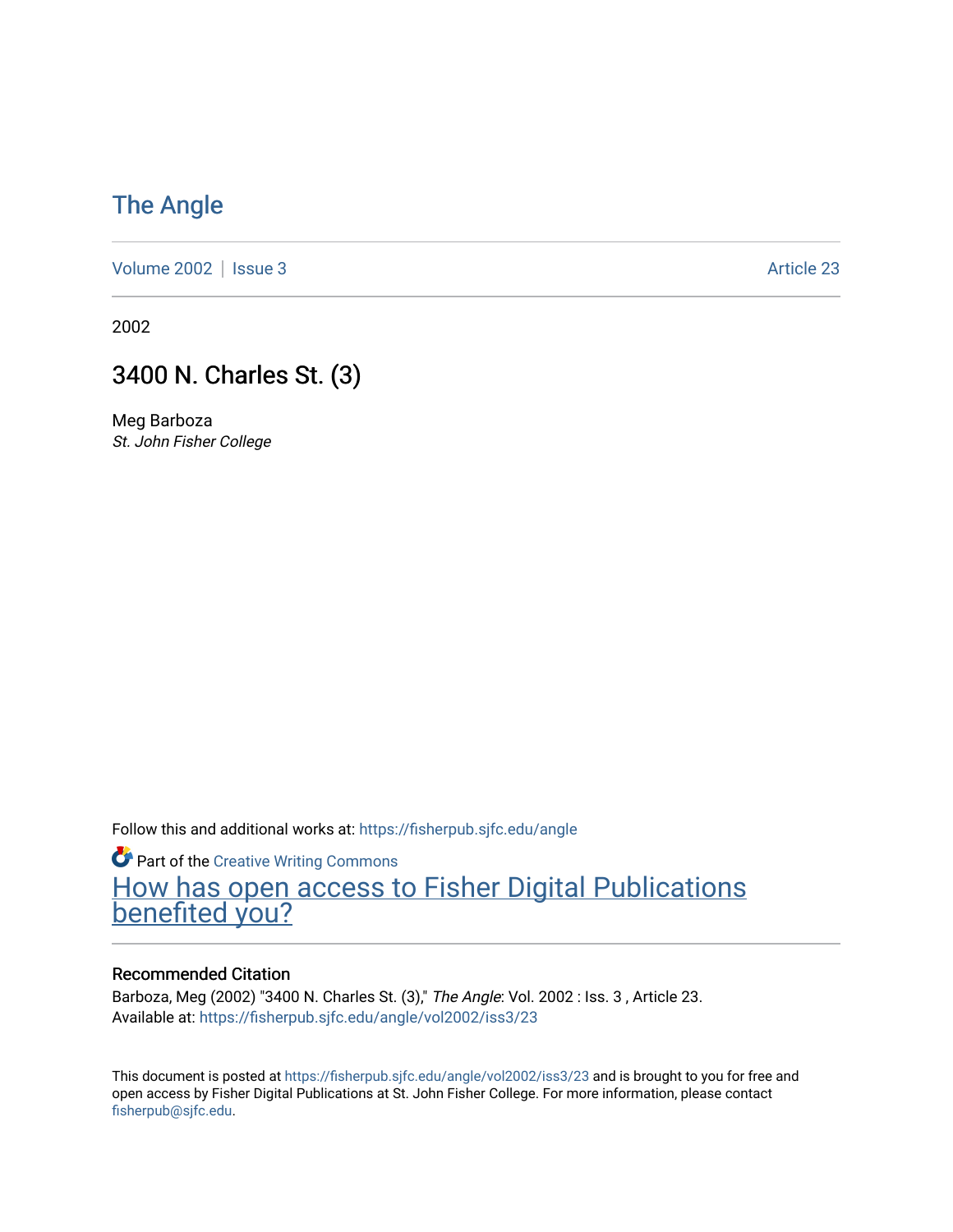## 3400 N. Charles St. (3)

#### Cover Page Footnote

Appeared in the issue: Volume 2, Issue 3, 2002.